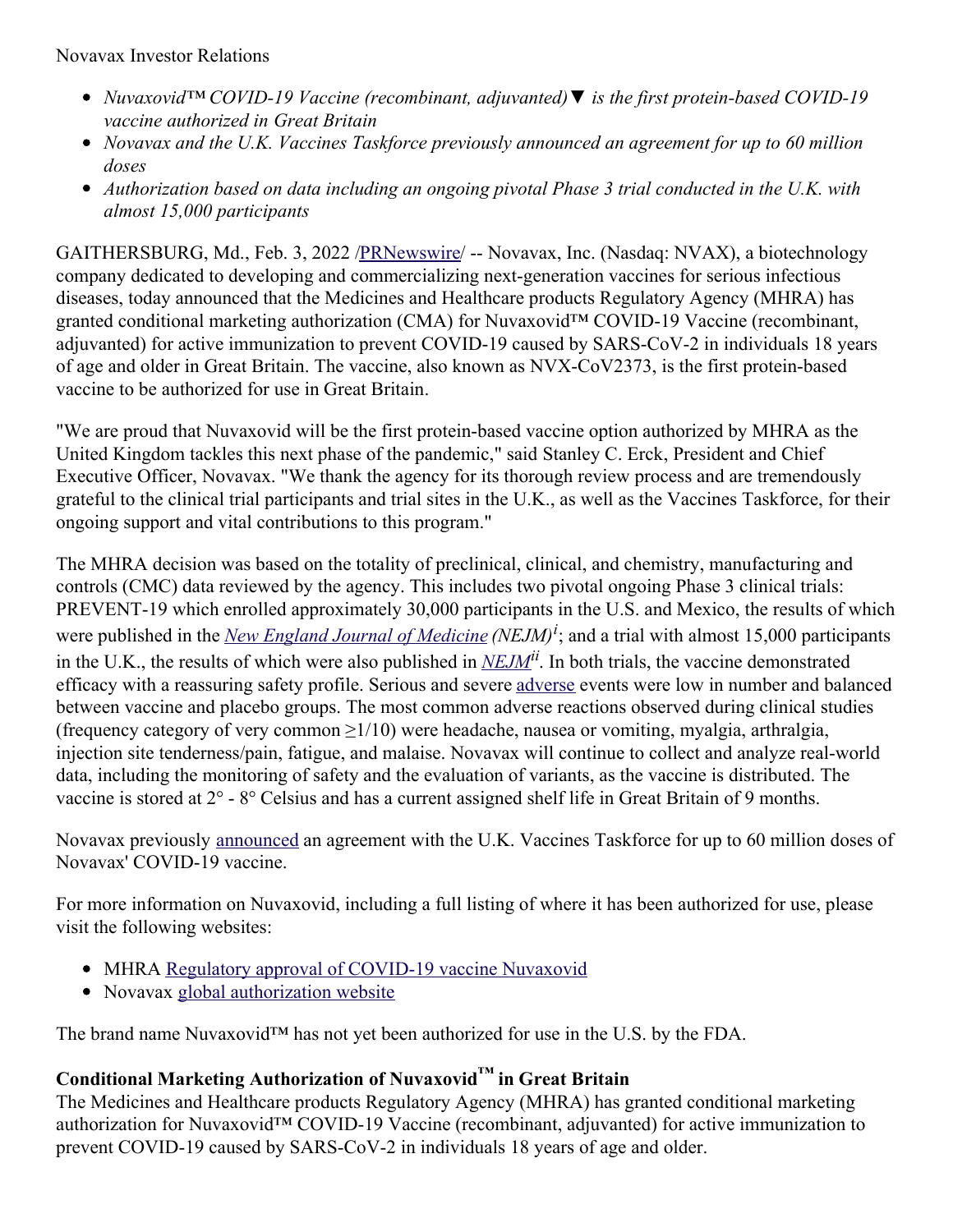## **Important Safety Information**

- Nuvaxovid is contraindicated in persons who have a hypersensitivity to the active substance, or to any of the excipients.
- Events of anaphylaxis have been reported with administration of COVID-19 vaccines. Appropriate medical treatment and supervision should be available in case of an anaphylactic reaction following the administration of the vaccine. A second dose of the vaccine should not be given to those who have experienced anaphylaxis to the first dose of Nuvaxovid.
- Anxiety-related reactions, including vasovagal reactions (syncope), hyperventilation, or stress–related reactions may occur in association with vaccination as a psychogenic response to the needle injection. It is important that precautions are in place to avoid injury from fainting.
- Vaccination should be postponed in individuals suffering from an acute severe febrile illness or acute infection. Minor infection and/or low-grade fever should not delay vaccination.
- Nuvaxovid should be given with caution in individuals receiving anticoagulant therapy or those with thrombocytopenia or any coagulation disorder (such as hemophilia) because bleeding or bruising may occur following an intramuscular administration in these individuals.
- The efficacy of Nuvaxovid may be lower in immunosuppressed individuals.
- The effects with Nuvaxovid may temporarily affect the ability to drive or use machines.
- Individuals may not be fully protected until 7 days after their second dose. As with all vaccines, vaccination with Nuvaxovid may not protect all vaccine recipients.
- The most common adverse reactions observed during clinical studies (frequency category of very common ≥1/10) were headache, nausea or vomiting, myalgia, arthralgia, injection site tenderness/pain, fatigue, and malaise.

For additional information, please visit [www.NovavaxCovidVaccine.com](https://c212.net/c/link/?t=0&l=en&o=3433069-1&h=892051756&u=https%3A%2F%2Fc212.net%2Fc%2Flink%2F%3Ft%3D0%26l%3Den%26o%3D3407775-1%26h%3D1457038180%26u%3Dhttp%253A%252F%252Fwww.novavaxcovidvaccine.com%252F%26a%3Dwww.NovavaxCovidVaccine.com&a=www.NovavaxCovidVaccine.com) for the full Summary of Product Characteristics with Package Leaflet, Prescribing Information and Important Safety Information, adverse event reporting instructions, or to request additional information.

## **About NVX-CoV2373**

NVX-CoV2373 is a protein-based vaccine engineered from the genetic sequence of the first strain of SARS-CoV-2, the virus that causes COVID-19 disease. NVX-CoV2373 was created using Novavax' recombinant nanoparticle technology to generate antigen derived from the coronavirus spike (S) protein and is formulated with Novavax' patented saponin-based Matrix-M™ adjuvant to enhance the immune response and stimulate high levels of neutralizing antibodies. NVX-CoV2373 contains purified protein antigen and can neither replicate, nor can it cause COVID-19.

Novavax' COVID-19 vaccine is packaged as a ready-to-use liquid formulation in a vial containing ten doses. The vaccination regimen calls for two 0.5 ml doses (5 mcg antigen and 50 mcg Matrix-M adjuvant) given intramuscularly 21 days apart. The vaccine is stored at 2°- 8° Celsius, enabling the use of existing vaccine supply and cold chain channels. The current assigned shelf life of the vaccine in Great Britain is 9 months. Use of the vaccine should be in accordance with official recommendations.

Novavax has established partnerships for the manufacture, commercialization and distribution of NVX-CoV2373 worldwide. Existing authorizations leverage Novavax' manufacturing partnership with Serum Institute of India (SII), the world's largest vaccine manufacturer by volume. They will later be supplemented with data from additional manufacturing sites throughout Novavax' global supply chain.

## **About the NVX-CoV2373 Phase 3 trials**

NVX-CoV2373 is being evaluated in two pivotal Phase 3 trials.

PREVENT-19, a trial in the U.S. and Mexico that enrolled almost 30,000 participants, achieved 90.4%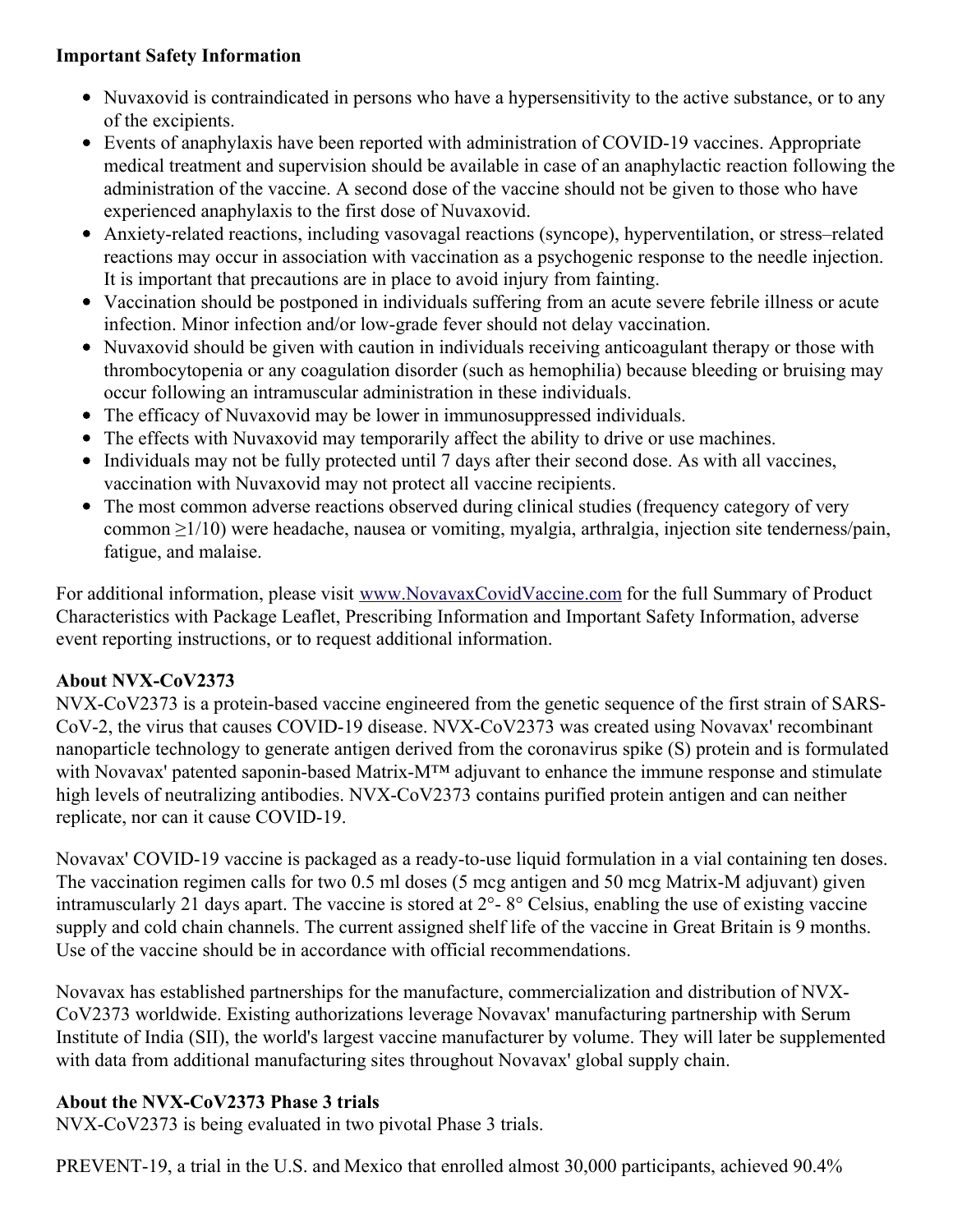efficacy overall. It was designed as a 2:1 randomized, placebo-controlled, observer-blinded study to evaluate the efficacy, safety and immunogenicity of NVX-CoV2373. The primary endpoint for PREVENT-19 was the first occurrence of PCR-confirmed symptomatic (mild, moderate or severe) COVID-19 with onset at least 7 days after the second dose in serologically negative (to SARS-CoV-2) adult participants at baseline. The statistical success criterion included a lower bound of 95% CI >30%. The key secondary endpoint is the prevention of PCR-confirmed, symptomatic moderate or severe COVID-19. Both endpoints were assessed at least seven days after the second study vaccination in volunteers who had not been previously infected with SARS-CoV-2. It was generally well-tolerated and elicited a robust antibody response after the second dose in both studies. Full results of the trial were published in the *New England Journal of [Medicine](https://c212.net/c/link/?t=0&l=en&o=3433069-1&h=3523464259&u=https%3A%2F%2Fwww.nejm.org%2Fdoi%2Ffull%2F10.1056%2FNEJMoa2116185%3Fquery%3Dfeatured_home&a=New+England+Journal+of+Medicine) (NEJM) i .*

A trial conducted in the U.K. with 14,039 participants was designed as a randomized, placebo-controlled, observer-blinded study and achieved overall efficacy of 89.7%. The primary endpoint was based on the first occurrence of PCR-confirmed symptomatic (mild, moderate or severe) COVID-19 with onset at least 7 days after the second study vaccination in serologically negative (to SARS-CoV-2) adult participants at baseline. Full results of the trial were published in *[NEJM](https://c212.net/c/link/?t=0&l=en&o=3433069-1&h=511195653&u=https%3A%2F%2Fwww.nejm.org%2Fdoi%2Ffull%2F10.1056%2FNEJMoa2107659&a=NEJM)ii* .

#### **About Matrix-M™ Adjuvant**

Novavax' patented saponin-based Matrix-M™ adjuvant has demonstrated a potent and generally welltolerated effect by stimulating the entry of antigen-presenting cells into the injection site and enhancing antigen presentation in local lymph nodes, boosting immune response.

#### **About Novavax**

Novavax, Inc. (Nasdaq: NVAX) is a biotechnology company that promotes improved health globally through the discovery, development and commercialization of innovative vaccines to prevent serious infectious diseases. The company's proprietary recombinant technology platform harnesses the power and speed of genetic engineering to efficiently produce highly immunogenic nanoparticles designed to address urgent global health needs. NVX-CoV2373, the company's COVID-19 vaccine, has received authorization from multiple regulatory authorities globally, including Conditional Marketing Authorization from the European Commission\*\* and Emergency Use Listing from the World Health Organization. The vaccine is also under review by multiple regulatory agencies worldwide.

For more information, visit [www.novavax.com](https://c212.net/c/link/?t=0&l=en&o=3433069-1&h=3401144437&u=http%3A%2F%2Fwww.novavax.com%2F&a=www.novavax.com) and connect with us [LinkedIn](https://c212.net/c/link/?t=0&l=en&o=3433069-1&h=3989023240&u=https%3A%2F%2Fwww.linkedin.com%2Fcompany%2Fnovavax%2F&a=LinkedIn).

## **Forward-Looking Statements**

Statements herein relating to the future of Novavax, its operating plans and prospects, its partnerships, the ongoing development of NVX-CoV2373, the scope, timing and outcome of future regulatory filings and actions, including Novavax' plans to supplement existing authorizations with data from the additional manufacturing sites in Novavax' global supply chain, the potential impact of Novavax and NVX-CoV2373 in addressing vaccine access, controlling the pandemic and protecting populations, the efficacy, safety and intended utilization of NVX-CoV2373, and the expected integration of NVX-CoV2373 into the United Kingdom's broader COVID-19 vaccination program are forward-looking statements. Novavax cautions that these forward-looking statements are subject to numerous risks and uncertainties that could cause actual results to differ materially from those expressed or implied by such statements. These risks and uncertainties include challenges satisfying, alone or together with partners, various safety, efficacy, and product characterization requirements, including those related to process qualification and assay validation, necessary to satisfy applicable regulatory authorities; difficulty obtaining scarce raw materials and supplies; resource constraints, including human capital and manufacturing capacity, on the ability of Novavax to pursue planned regulatory pathways; challenges meeting contractual requirements under agreements with multiple commercial, governmental, and other entities; and those other risk factors identified in the "Risk Factors" and "Management's Discussion and Analysis of Financial Condition and Results of Operations" sections of